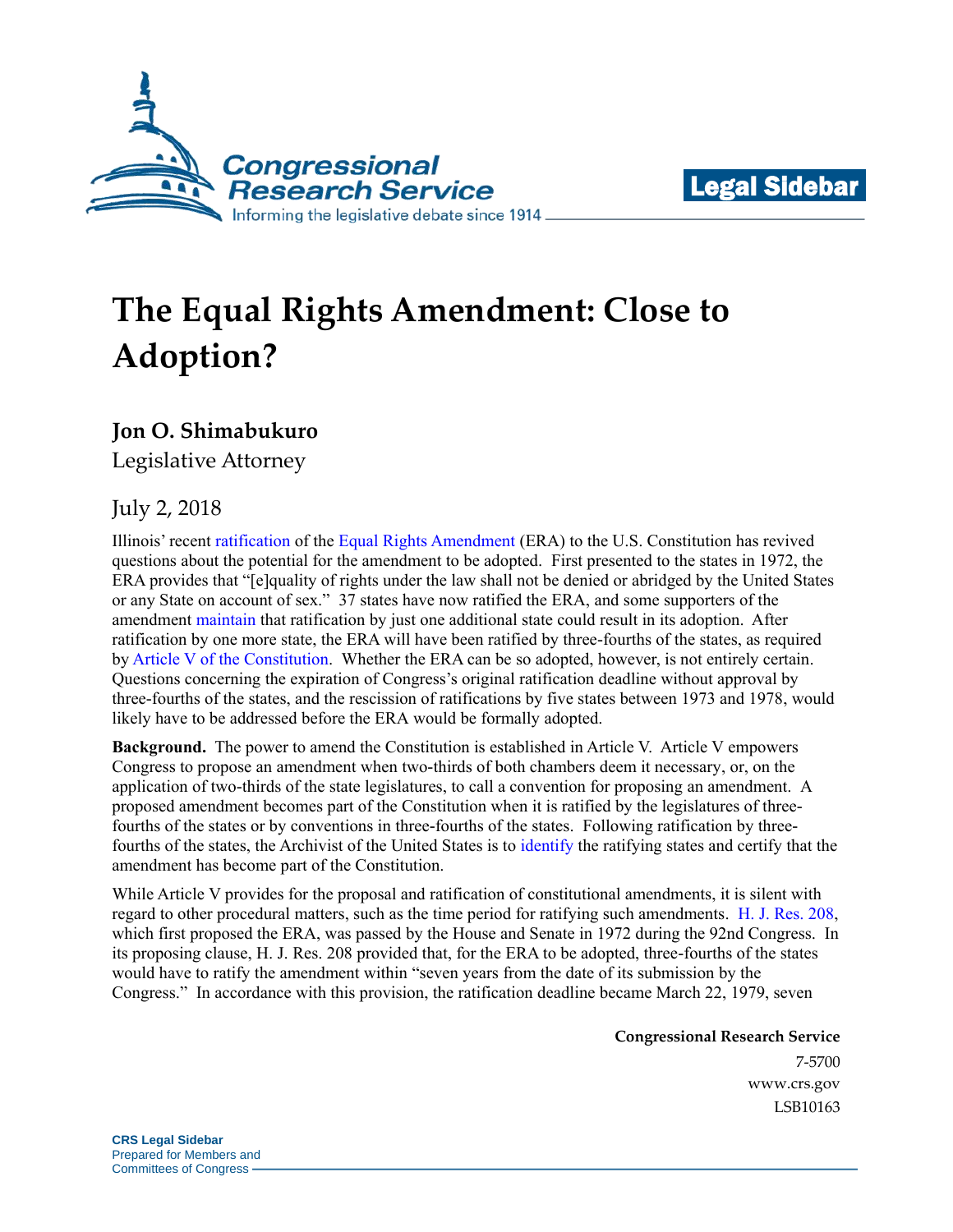years after the Senate approved H. J. Res. 208.

By the fall of 1977, 35 states had ratified the ERA. In addition, as discussed further below, between 1973 and 1978, five states passed legislation to rescind their ratifications of the ERA. [H. J. Res. 638](http://www.crs.gov/products/Documents/hjres638/pdf) was introduced in October 1977 to extend the ERA's ratification deadline until June 30, 1982. Representative Elizabeth Holtzman, the joint resolution's sponsor, indicated that the extension would provide an "insurance policy to assure that the deadline will not arbitrarily end all debate on the ERA." H. J. Res. 638 was passed by the House and Senate in 1978, but no additional states ratified the ERA before the June 30, 1982 deadline. [Nevada](http://www.latimes.com/nation/la-na-nevada-era-2017-story.html) became the 36th state to ratify the ERA in 2017.

Legislation to revive consideration of the ERA has been introduced since the 1982 deadline. These measures have generally assumed two approaches. One approach involves restarting the ratification process with a new joint resolution. [H. J. Res. 33,](https://www.gpo.gov/fdsys/pkg/BILLS-115hjres33ih/pdf/BILLS-115hjres33ih.pdf) for example, has been introduced in the 115th Congress, proposing a new constitutional amendment "relative to equal rights for men and women." If the joint resolution were passed by the House and Senate, the amendment would be presented to the states for ratification.

A second approach contemplates the continued vitality of the 35 state ratifications and the adoption of the ERA once three additional states ratify the amendment. [H. J. Res. 53,](https://www.gpo.gov/fdsys/pkg/BILLS-115hjres53ih/pdf/BILLS-115hjres53ih.pdf) for example, assumes this "threestate strategy" approach in the  $115<sup>th</sup>$  Congress. The measure states: "[N]otwithstanding any time limit contained in House Joint Resolution 208, 92d Congress, as agreed to in the Senate on March 22, 1972, the article of amendment proposed to the States in that joint resolution shall be valid to all intents and purposes as part of the Constitution whenever ratified by the legislatures of three-fourths of the several States." In light of Illinois' ratification of the ERA, proponents of the three-state strategy approach believe that the ERA will be adopted upon ratification by one of the following 13 states: Alabama; Arizona; Arkansas; Florida; Georgia; Louisiana; Mississippi; Missouri; North Carolina; Oklahoma; South Carolina; Utah; or Virginia.

Some commentators have [questioned](http://www.crs.gov/Reports/pdf/R42979#page=22) the three-state strategy approach. Even if H. J. Res. 53 is passed by the House and Senate and a 38th state ratifies the ERA, the amendment would likely face challenges based on the expiration of Congress's original ratification deadline and the rescission of ratifications by five states between 1973 and 1978. If those rescissions are deemed effective, it would seem that approval by three-fourths of the states will not have been achieved.

**Expiration of Ratification Deadline.** If a 38th state ratifies the ERA, it is likely that the amendment would face a court challenge, and in the course of that challenge, a court would probably review the 35 state ratifications obtained before the ERA's original deadline. Opponents of the ERA may argue that these ratifications became invalid once the original ratification deadline passed. In *[Dillon v. Gloss](https://supreme.justia.com/cases/federal/us/256/368/case.html)*, a 1921 case involving the ratification of the Eighteenth Amendment, the U.S. Supreme Court maintained that ratification of a constitutional amendment should occur within a reasonable time after the amendment is proposed. The Court explained that "proposal and ratification are not treated as unrelated acts, but as succeeding steps in a single endeavor, the natural inference being that they are not to be widely separated in time." If an additional state were to ratify the ERA in 2018, for example, 46 years would separate the amendment's first and 38th ratifications.

What constitutes a reasonable time period for ratification could vary depending on the conditions that prompt consideration of a constitutional amendment. In *[Coleman v. Miller](https://supreme.justia.com/cases/federal/us/307/433/case.html)*, a 1939 case involving a proposed constitutional amendment that would have empowered Congress to restrict child labor, the Court maintained that "the question of a reasonable time in many cases would involve . . . an appraisal of a great variety of relevant conditions, political, social and economic, which can hardly be said to be within the appropriate range of evidence receivable in a court of justice[.]" The Court in *Coleman* indicated that Congress, and not the courts, should decide when an amendment has "lost its vitality"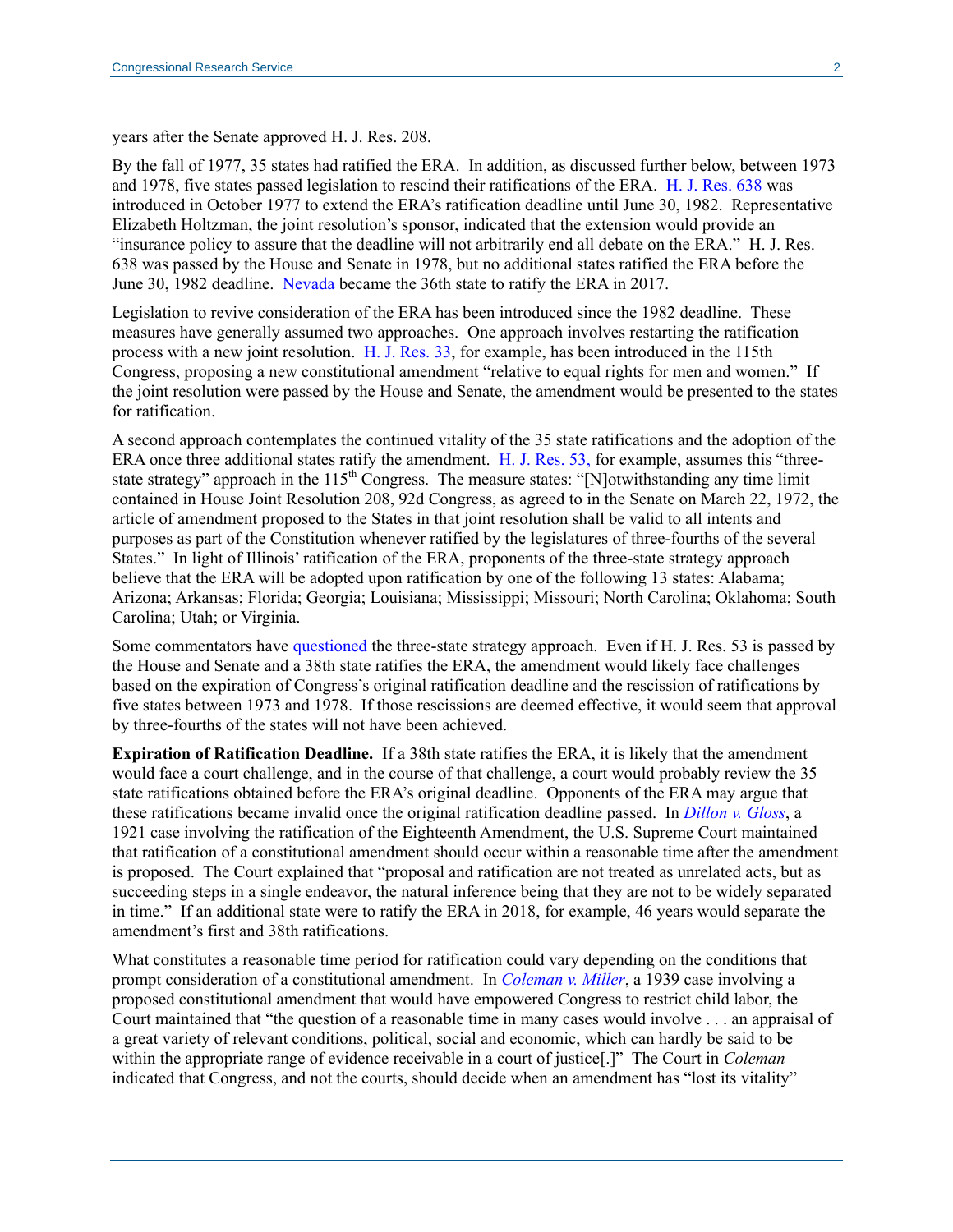because of a lapse of time. Since *Coleman*, the Court has not considered a similar case involving the ratification of constitutional amendments.

While *Coleman* might arguably suggest that Congress can extend a ratification period based on ongoing conditions, it remains uncertain whether Congress may allow that period to continue indefinitely, particularly when a ratification deadline was previously established. The legislative history of H. J. Res. 638, which extended the ratification deadline in 1978, suggests that an unending ratification period may not be permissible. During consideration of H. J. Res. 638, the House Committee on the Judiciary [maintained](http://www.crs.gov/products/Documents/95-1405/pdf) that an extension of the ERA ratification period was permissible. However, the identification of a new ratification deadline in H. J. Res. 638 may have influenced the committee's position. The committee interpreted *Dillon* and *Coleman* as implying congressional authority to extend a ratification deadline if it is reasonable and does not bind subsequent Congresses. The committee was guided by the conclusions of various constitutional law scholars, including Justice Ruth Bader Ginsburg, then a professor of law at Columbia University. Justice Ginsburg maintained that *Dillon* and *Coleman* "bracketed the issue"; that is, *Dillon* held that Congress could establish a ratification deadline at the time an amendment is proposed, and *Coleman* confirmed that Congress could defer the question of a reasonable time period for ratification. According to Justice Ginsburg, an extension of the deadline was a "middle course" that ensured that a proposed amendment would not remain in state legislatures indefinitely, and evidenced a congressional determination that the amendment was still vibrant and reflective of public interests.

Unlike H. J. Res. 638, H. J. Res. 53 in the current Congress would eliminate rather than extend the ERA's ratification deadline. Approval of H. J. Res. 53 would allow the ERA to remain in state legislatures indefinitely until a 38th state ratifies the amendment. While it could be argued that H. J. Res. 53 reflects Congress's determination that there is continued public interest in an ERA, an unending ratification period would seem to undermine the notion that an amendment should not remain in state legislatures indefinitely.

Nevertheless, proponents of the ERA may cite the adoption of the [Twenty-Seventh Amendment](https://www.gpo.gov/fdsys/pkg/GPO-CONAN-1992/pdf/GPO-CONAN-1992-10-28.pdf) to support their position that an amendment can still be viable even if centuries pass before ratification by threefourths of the states occurs. The Twenty-Seventh Amendment, which addresses congressional pay, was first presented to the states in 1789. The amendment was not adopted until 1992, following ratification by Michigan, the 38th state to ratify the amendment. Unlike the ERA, however, Congress did not establish a ratification deadline for the Twenty-Seventh Amendment. In addition, the Twenty-Seventh Amendment was adopted without the need to consider the effect of state rescissions of prior ratifications.

Notably, in 1982, a federal district court in Idaho concluded that Congress's extension of the ratification period was improper because Congress could not change the ratification deadline once it was established in 1972. In *State of [Idaho v. Freeman](https://law.justia.com/cases/federal/district-courts/FSupp/529/1107/2355452/)*, the court contended that the deadline was part of the amendment itself and could not be changed once the ERA was sent to the states: "Once the proposal has been formulated and sent to the states, the time period could not be changed any more than the entity designated to ratify could be changed from the state legislature to a state convention or vice versa." On appeal to the Supreme Court, the district court's judgment was vacated and the district court was instructed to dismiss the case as moot because the ERA's extension deadline had passed. Nevertheless, *Freeman* provides at least one example of how a court might consider a removal of the ERA's deadline.

**Rescission of Ratifications**. If a 38th state ratifies the ERA, opponents of the amendment may contend that the five state rescissions should be recognized. Idaho, Kentucky, Nebraska, South Dakota, and Tennessee rescinded their ratifications of the ERA between 1973 and 1978. In addition to evaluating the validity of the ERA extension, as discussed above, the federal district court in *Freeman* also considered the effect of Idaho's 1977 rescission of its original ratification of the ERA. Reviewing Article V, the court [emphasized](https://law.justia.com/cases/federal/district-courts/FSupp/529/1107/2355452/) that an amendment cannot become part of the Constitution until a state has determined that there is consensus among its people and three-fourths of the states ratify the amendment. Accordingly,